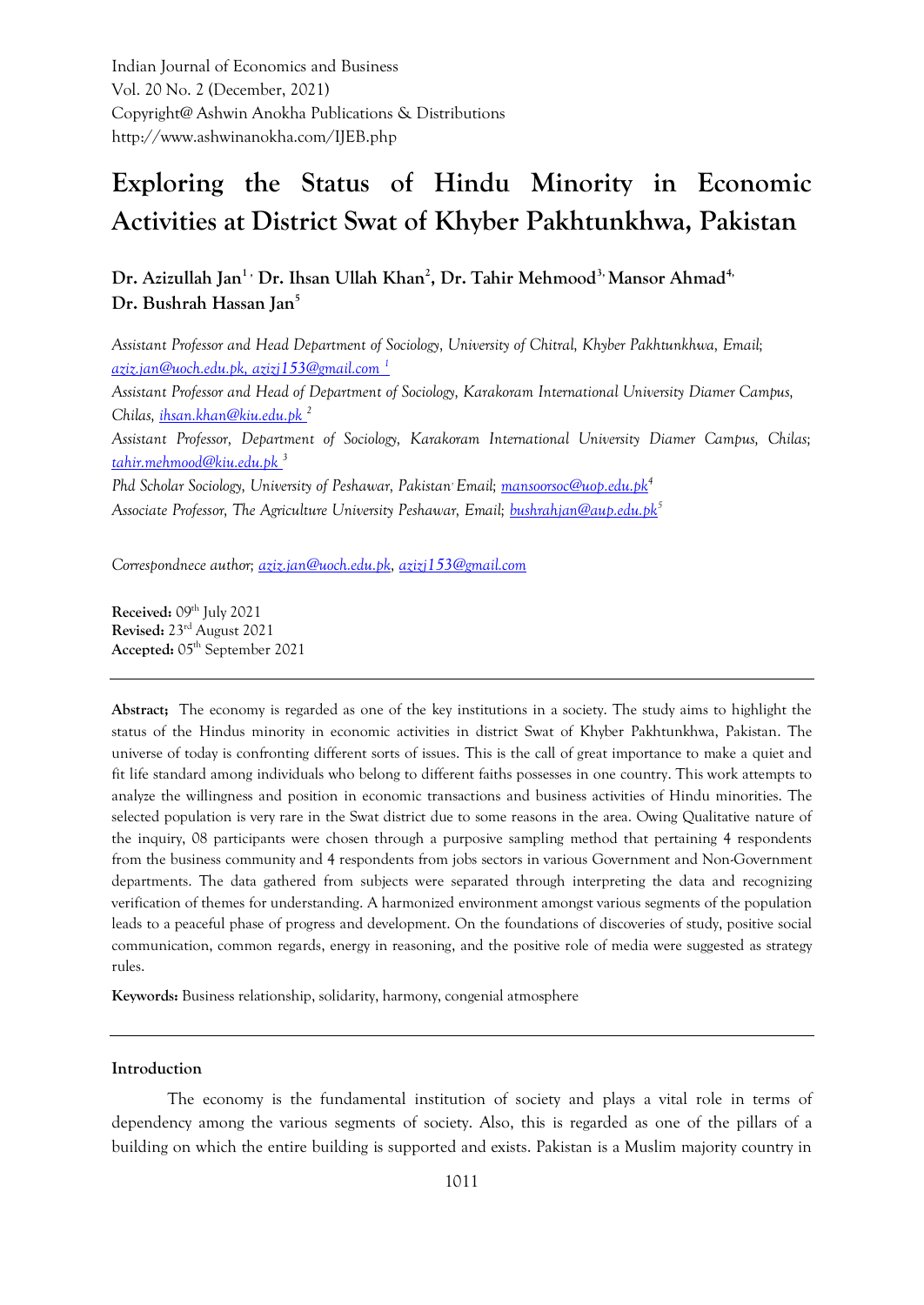# **Exploring the Status of Hindu Minority in Economic Activities at District Swat of Khyber Pakhtunkhwa, Pakistan**

the world and represents 96 % of the Muslim population. The rest of four percent represent religious minorities in the Islamic Republic of Pakistan (Jan, 2020). Ali (2007) expressed that there are 57 nations populace is Muslims larger part out of 193 over the globe. As indicated by the humanist Wirth (1984) a compliant gathering is a total of individuals who, in light of their material just as social elements, are isolated in a similar society where they invested energy for the level of contrasts and inconsistent treatment. As per Henslin, (1997) convictions and rehearsed secluded the profane from the sacrosanct and the follower into a holy local area. The Muslims went toward the South Asian subcentral area as vanquishers, their gloriousness and commonness were unexpectedly blamed by the non-Muslims in a solitary way or the other. As shown by Hussain, (2009) strict minorities stood up to the issues connected with monetary exercises. Inamullah (2010) uncovered that interfaith amicability among the different fragments of society is fundamental for public activity. Interfaith congruity means to live and let others for life. Pakistan got independent status on the fourteenth august, 1947 and a different country for the Muslim of sub landmasses guarantee with a philosophy of equity for all the standing and doctrine. Hindus and Muslims have been lived separately on a comparative land package for more than 1,000 years. The future scans worse for this dispute; pressure is on the rising, people not being told what in particular precisely is happening, or more all, people are not seeing each other. Congruity is a must and fundamental for the smooth running of life in the area. As indicated by Mitra, (1992) Muslims and strict minorities live in the subcontinent for extremely long. During their living, there is incredible savagery, in light of the above discussion it can without a doubt be gathered that the direction of a few Hindu bosses and the systems of the Congress helped to expand the narrows among strict minorities and the Muslims (Mahbob, 2009). The review directed by Jan (2019) investigated that minority issues connected with monetary are featured nowadays by media and different offices for the sack of to get advancement whole arrangement of life.

Minorities in Pakistan have a recognizable condition, they live underneath the destitution line and they miss the mark on the necessities of life including wellbeing, instruction, and asylum. Although it is an exceptionally huge issue however no one is by all accounts such a lot of worry about the state of this class of the general public, who in any case should be furnished with every one of the necessities of life. Even though Pakistan is an Islamic nation, where the essential standards of value are should be practiced by law regardless of race and statement of faith yet practically speaking these all are deficient.

The universe of today is immersed in various kinds of dilemmas. The situation with minorities is a colossally examined subject of this state. The interfaith concordance between the Muslim and Hindu is ton of essential in Khyber Pakhtunkhwa. Versatility exists in Islam regarding the honors of minorities. Tragically the expansive correspondences and the western countries misinterpret that the minorities are denied of their essential privileges and opportunity. The zone of excitement for this assessment will grow the association among Hindus and Muslims living individually with amicability and concordance. The assessment will in like manner investigate the common respects, support of the two Muslims and Hindus in various ways of life.

## **Objectives of the Study**

The goal of this review is to investigate the monetary and social state of minorities in Pakistan. The monetary state of the minorities has been portrayed through an appropriately run study in a portion of the region of the district of Swat, it covers all the parts of the society just as the financial states of the minorities which is far from being a true issue nearby.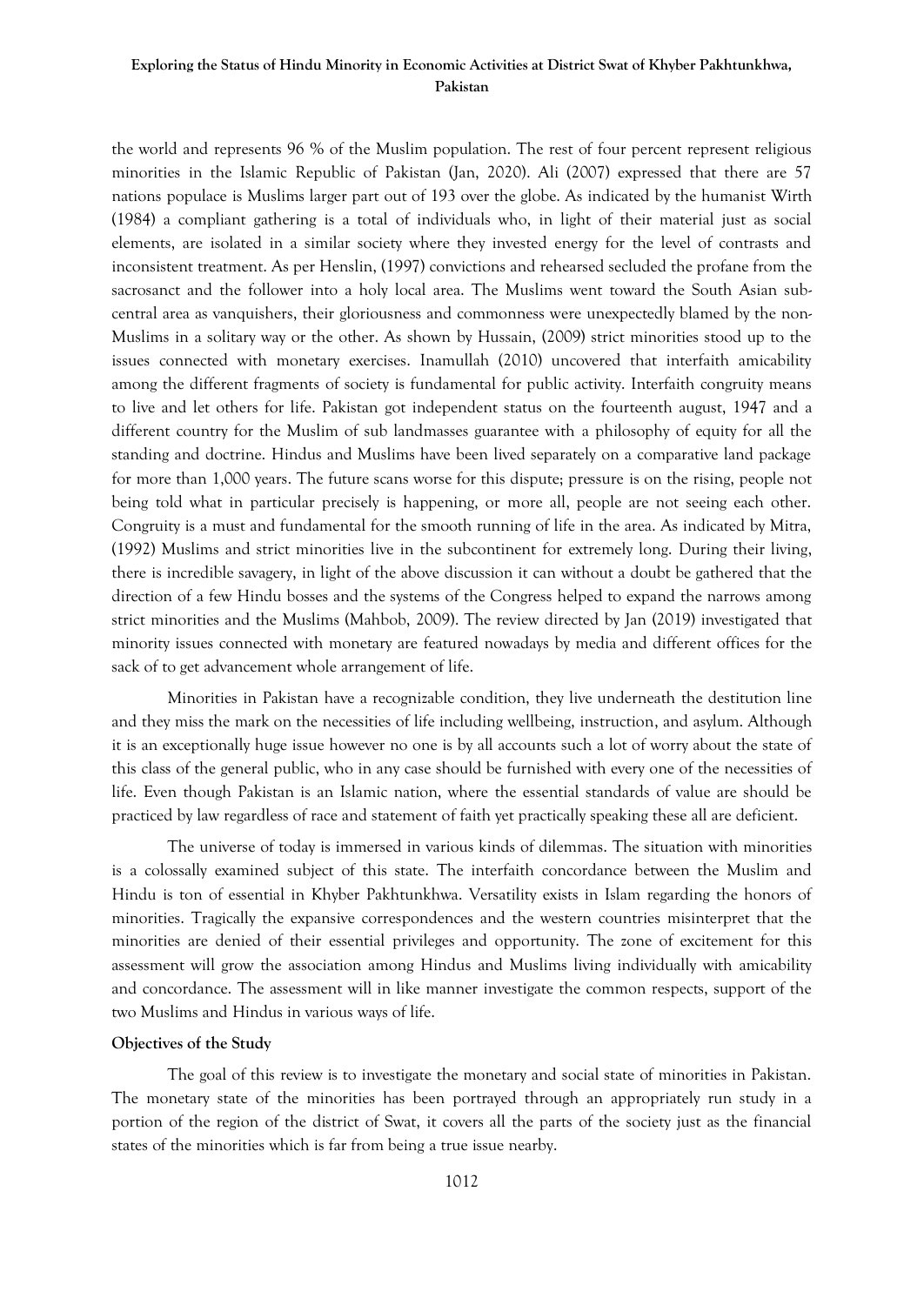#### **Literature Review**

Rehman (2010) expressed that minorities need to stand up to segregation and stay under the order of larger parts everywhere. They are separated in friendly conduct, monetarily minimized, confined in offering their ceremonies, and don't appear to be part of the standard of society. It is seen cautiously that strict bigotry and oppression have been stay on the oblivious elements in the talk of human past time. There are various sorts of the subjected bunch in Pakistan, yet in the excellent foundation, the significance is given to minorities based on religion. They were normally experienced financial injustice and imbalance. Minorities in Pakistan seem as though isolated and shaky in varying backgrounds. Fouzia (2014) investigated that strict minorities are gone up against carelessness from state foundation and took advantage of by fanatic gathering. A minority is financially denied and in reverse instructively. They have incompetent positions, little pay, and an assortment of social issues that went up against them in their everyday life. Occupations, advancement, and security are not given to them because of bias. Sad to report, the administration of minorities has been estranged and fruitless to play out its part in this foundation as needs be (Safia, 2015).

Micheal (2008) depicted that there is a deficiency of legitimate homes and essential offices of wellbeing just as security too strict minorities in Pakistan. Then again (Hussain, 2009) referenced that 4 million strict minorities are taking in Pakistan that is Hindu, Christians, and Sikhs. Whenever an undesirable event happens in India, in response to this occurrence Hindus are focused on Pakistan. Similarly, Pakistan Christians are going up against a difficult situation after America's assault on Afghanistan. This is asserting that they are being segregated in Government benefits although standard held for them in Government administrations at nearby, Provincial or focal levels. The historical backdrop of book schedule advancing detests and creates hostile perspectives among the understudies of Muslims towards strict minorities. In the development of Pakistan, the job of the Minority Population never gets space in the schedule of course readings. They have as an un-called for large business environmental elements and stood up to impediments in the recuperation of credits and assets. The ladies of Hindu are experiencing persuasive changes and capturing the new religion. By and large, they are kept hopeless, underneath training and underemployment.

#### **Materials and Methods**

District Swat is the capital part of the Malakand division of Khyber Pakhtunkhwa and is regarded as the economic and business hub of seven districts. Swat host some minority along with the Muslim majority like; Christians, Sikhs, and Hindus. The population of Hindus is very rare in the Swat district due to some reasons in the area. Owing Qualitative nature of the inquiry, 08 respondents are chosen through a purposive sampling method that pertaining 4 respondents from the business community and 4 respondents from jobs sectors in various Government and Non-Government departments in Swat. The data gathered from subjects were separated through interpreting the data and recognizing verification of themes for understanding, the effective examination offers emphasis to assessing, pinpointing, and plans from the data (Creswell, 2010). These topics in the data were critical to the explanation of the truth related to the exploration questions.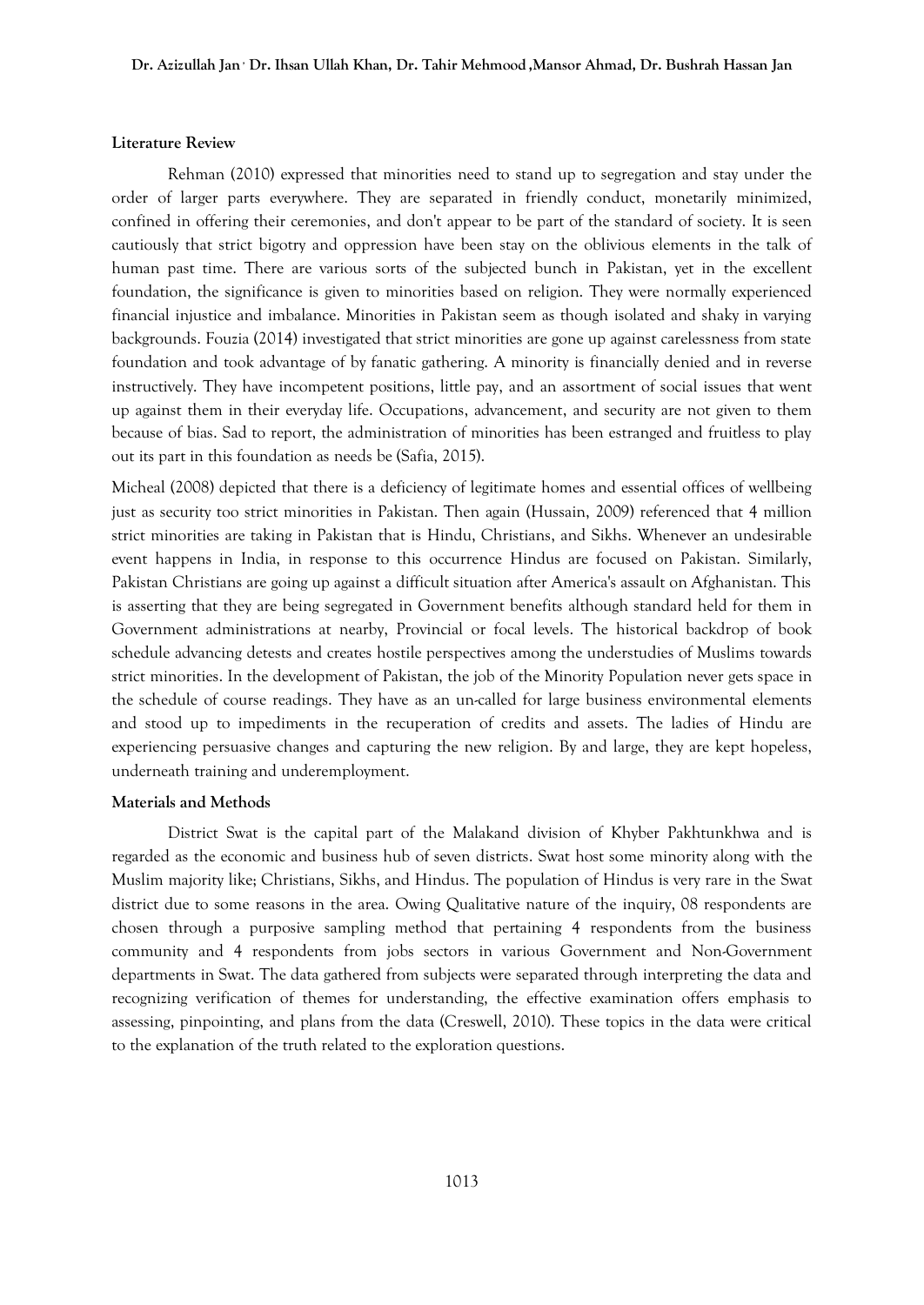# **Exploring the Status of Hindu Minority in Economic Activities at District Swat of Khyber Pakhtunkhwa, Pakistan**

## **RESULTS AND DISCUSSION**

#### **Problem faced in Business Activities**

Financial exercises are typically performed by individuals for their occupation and acquisition. These exercises assume an imperative part in developing solid and possible ties between individuals from the various social, social, ethnic, and phonetic foundations. Moreover, different minority bunches in Pakistan might have solid cooperation with greater part Muslims established in the financial ties. In such a way one of the respondents expressed,

*"The individuals from minority bunch view themselves as imperiling by the main gatherings as far as lifestyle and identity. These suppositions are escalated in the nonappearance of financial equity. The foul play of Socio financial (for instance, the dismissal of fundamental freedoms or the leave of monetary privileges, for example, right to use to adequate staple and convenience) encourages racial pressure."*

The statement showed the level of participation in economic activities is quite diverse than the majority in the area. In the justification of this finding Rehman (2010) expressed that minorities need to go up against separation and stay under the order of larger part everywhere. They are separated in friendly conduct, financially minimized, confined in offering their customs, and don't appear to be part of the standard of society. In this respect the subject revealed,

*"Minority can contribute a lot to the economic stability and growth of a nation or a country. But minorities remained ignored by some elements and keep away from the national growth of economy and progress."*

Participation in economic activities can easily strengthen the socio-economic relation between a superordinate and subordinate group of society. Minority participation in all economic activities like business, trade transactions is very significant in respect of economic growth and stability. One of the respondents also clarify the importance of economic ties that

*"solid social ties may likewise lessen the monetary expand among minorities and Muslim greater part which may likewise supportive in wiping out the oppressive demeanor towards minorities."*

The aforementioned statement declared that financial exchange and business binds can improve their social connection with Muslim larger parts nearby. Then again, solid social binds may likewise increment and urge the minorities to start business attaches with the greater part. Regarding this, Yiftachel (1997) depicted that in heterogeneous social orders, an ethnic clash is featured and created by uncalled for sharing assets of state in the general public, and minimization of racial gatherings are caused to grumbling for the protection of their nearby monetary interests. They are allowed to exploit their financial advantages from cross-country assets. Opportunity is requested by them to accomplish their gathering advantages. Then again, the endorsement and satisfaction were created by prevailing gatherings and notice the construction of state to be agreeable.

*"Individuals of minority bunch is denied of its expected offer in a state and they are kept financially smothered. Ethnic anxiety is brought about by these distinctions in all parts of society. Financial contrasts produce social crumbling and fracture of society. They aggravate racial contrasts that make a tremendous hole among greater part and minority."*

The findings fully support the view of Ahsan (2002) that economic deprivation, isolation, and sanction lead to frustration and anxiety among the members of society. It is oftentimes uncovered that minorities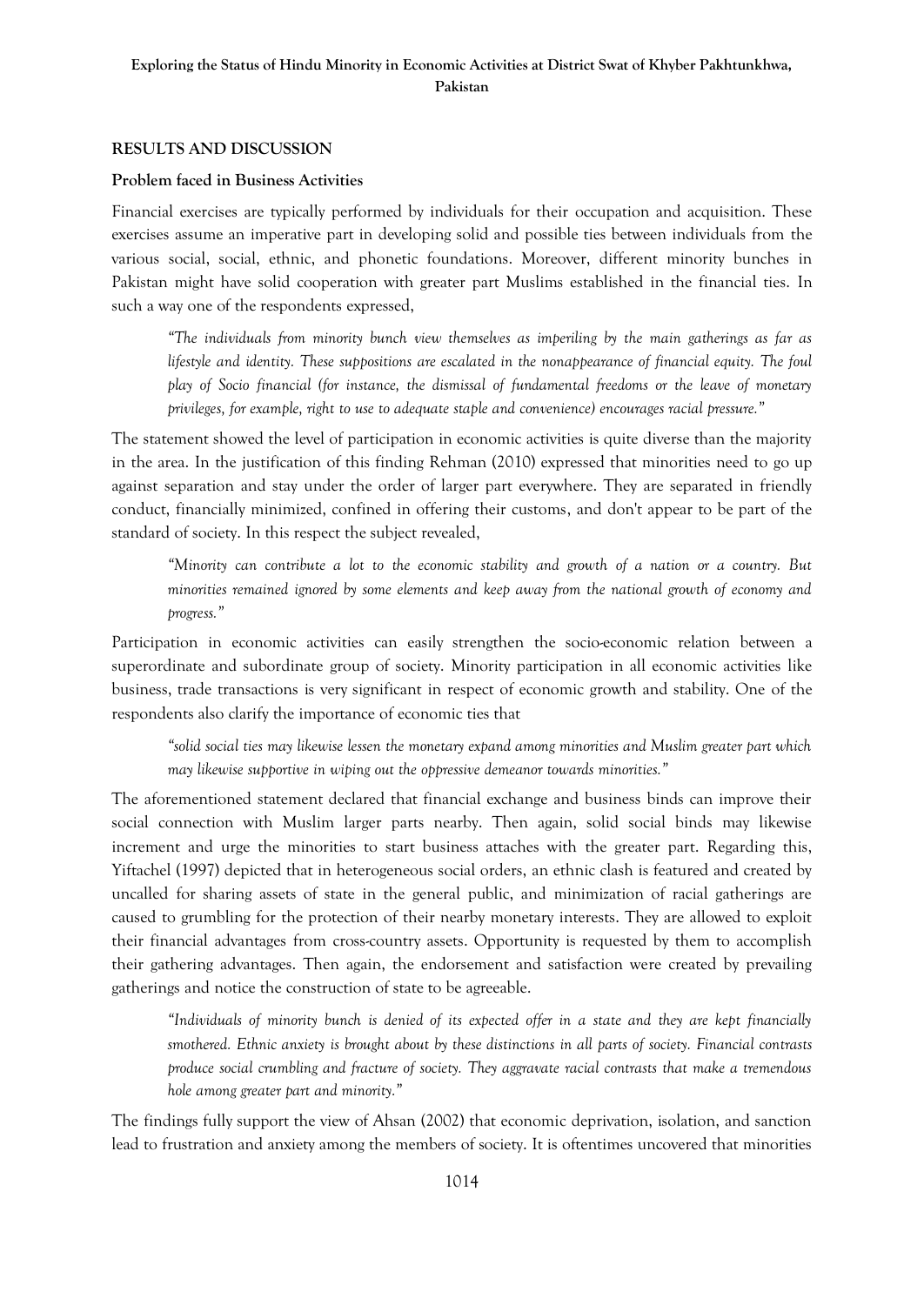are segregated in hardly any critical regions including the getting of public character cards, admittance to business, and good instructive open doors. Moreover, other basic issues looked at by minorities are the constrained transformations and plunder of their hallowed spots of love and barely any different grievances have additionally been accounted for in other extraordinary regions. A few observational discoveries on the situation with minorities in Pakistan show that strict minorities' interests are monetary because of the fiscal imbalance and equivalent freedoms of citizenship. Moreover, financial issues defied by minorities are more basic in contrast with the issues of disrespect or constrained transformations. Additionally, other significant issues regularly revealed by minorities are connected with lawful and political angles which incorporate the absence of availability to the accessible mutual labor and products. These grievances show the expanding underestimation of the strict minorities in Pakistan who are social avoided through authoritative and individual separation in light of their confidence and accept

#### **Issues in Jobs and Employment**

There is a five percent standard hold for very much perused and prepared people of strict minorities in government occupations of Pakistan. In Arakan, the Muslim government employees are exceptionally scant to fire up an exchange and business. An organization with a Buddhist is generally significant for a Muslim to build up a financial relationship with minorities. In this joint endeavor, the Buddhist partner claims half of the business without contributing any advantage (Insani, 2012). One of the subjects respond in this respect;

*"The greater part of Hindus is sweepers or block furnace specialists in our general public. The functioning conditions for minorities are not secure by any means and they are excessively real and orally abused by their proprietors. Sterile and clean water for drinking was not getting by them and not have any offices for a latrine at work puts even work the entire day."*

The finding supports the statement of Faruqi (2012) expressed in his report that the functioning state of strict minorities is undependable and they work the entire day, yet they don't get drinking water and latrine offices in their working environments. Such a way another respondent stated;

*"In the financial front, the strictly subjected bunches contemplate themselves overwhelmed by the main gatherings in varying backgrounds the most significant of which is the nonappearance of minorities in the financial exercises. The monetary issues faced by minorities in Pakistan are apparent from their chronic frailty conditions and working for their acquiring to take care of their families."*

The working condition for a minority is also nonsatisfactory. They faced a different kind of problem like they work all day and get very low wages due to their subservient status in society. they are not facilitated like the majority is facilitated in working places. Even they confronted the issue of cold drinking water in their workplaces. The majority even didn't share their food with the minority nor did they set at the same table at the time of eating. Along with this, there in Pakistan five percent quota is reserved for minorities in jobs.

*"Financial issues went up against by minorities are more basic in contrast with the issues of irreverence or constrained transformations. Besides, other significant issues often announced by minorities are connected with lawful and political viewpoints which incorporate the absence of availability to the accessible mutual labor and products. These objections show the expanding minimization of the strict*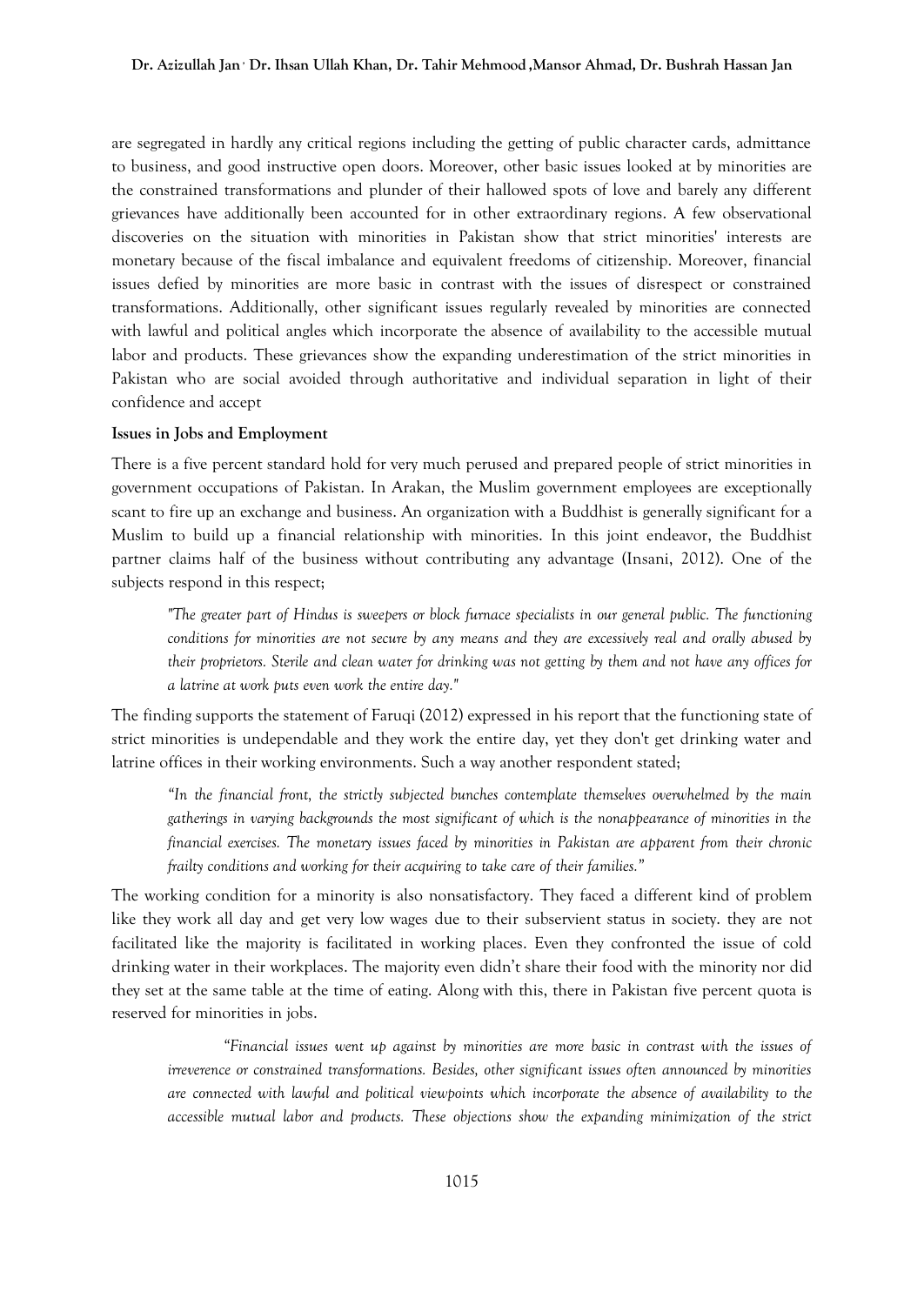# **Exploring the Status of Hindu Minority in Economic Activities at District Swat of Khyber Pakhtunkhwa, Pakistan**

*minorities in Pakistan who are socially rejected through hierarchical and individual separation in light of their confidence and acceptance."*

On the monetary front, the strictly subjected bunches ponder themselves overwhelmed by the main gatherings in varying backgrounds the most significant of which is the nonappearance of minorities in the financial exercises. The monetary issues faced by minorities in Pakistan are apparent from their chronic weakness conditions and working for their acquiring to take care of their families (Church World Service, 2012).

*"Minorities have additionally been barred from renowned positions and face genuine separation in the work environment since they are not furnished with essential offices. Then again, solid social binds may likewise increment and urge the minorities to start business attaches with the larger part.*"

Then again, solid social binds may likewise increment and urge the minorities to start business attaches with the larger part. The economy is one of the basic institutions of society. It's not only confined to the production, distribution, and consumption of goods and services. But economy plays an important role in social interaction and integration amongst the people of society. The societies which inhabit religious minorities confronted the issues of solidarity and adjustment.

## **Conclusions and Recommendations**

Based on findings, the study concluded that economic activities play a key role in the development of a nation. Jobs and employment are necessary for needs satisfaction in life. It is regarded as one of the most important aspects of society through which a congenial relationship exists and developed dependency upon each other. Muslims and Hindus harmoniously lived with each other in the targeted area. The finding shows that the Hindus have some difficulties in economic activities in district Swat. Anyhow, minorities participate in all the activities related to business, trade, and transaction in the targeted area. According to conducted study, both of the communities had a smooth and peaceful environment of mutual respect, sustainability, and cooperation. In the light of the study, a strong socio-economic relationship needs to develop for the smooth running of life. Maximum relationship in economic activities leads to solidarity, cohesion, and acceptance of each other. Also, the study recommended that vibrant media needs to play its role through focusing on economic activities.

#### **References**

Ahsan, M. (2002)."The Twenty-first Century and the Role of the Muslim World 3rd edition.P-56 Ali, A. M., & Isse, H. S. (2007). Determinants of economic corruption: A cross-country comparison. *Cato J.*, *22*, 449. Church World Service, (2012).Religious Minorities in Pakistan Election. Church World Service Pakistan report, Karachi Creswell, J. W. (2010). Use of the transformative framework in mixed methods studies. *Qualitative inquiry*, *16*(6), 441-454. Faruqi, D. (2012). The Spiritual Reformist Thought of the Amīr ʿAbd al-Qādir al-Jazāʾirī in the Eyes of his Western Interpreters: A Critical Historiographical Review. P-154 Fouzia, N. (2014). Unveiling the Situation of Religious Minorities, *International Journal of Asian Social Sciences, ISSN: 2224-4441*, P-41-49